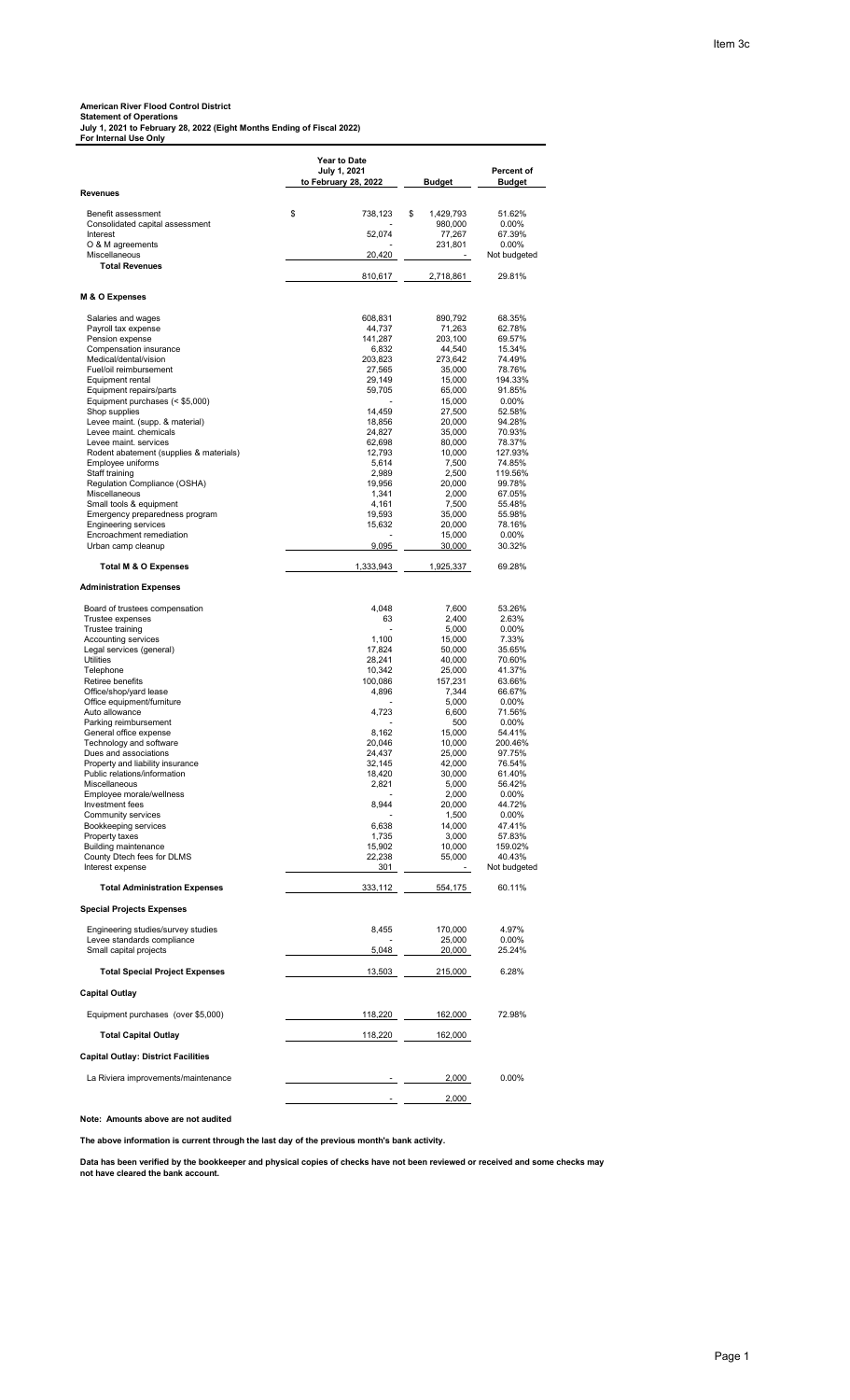**AMERICAN RIVER FLOOD CONTROL DISTRICT Cash Flow Report July 2021 through June 2022**

## **Cash Flow Report**

| <b>Maintenance and Operations Expens</b> | <b>Jul 21</b> | Aug 21     | <b>Sep 21</b> | Oct 21     | Nov <sub>21</sub> | Dec 21     | <b>Jan 22</b> | Feb 22       | <b>Mar 22</b> | Apr 22 | May 22 | <b>Jun 22</b> | <b>TOTAL</b> |
|------------------------------------------|---------------|------------|---------------|------------|-------------------|------------|---------------|--------------|---------------|--------|--------|---------------|--------------|
| 500 · Salary/Wages                       | 77.074.32     | 83,436.34  | 77,558.58     | 75,899.43  | 72,936.34         | 115,565.03 | 35,479.01     | 73,281.98    | 67,102.02     | 0.00   | 0.00   | 0.00          | 678,333.05   |
| 501 - Payroll Taxes                      | 5,949.26      | 6,435.99   | 5,977.50      | 5,394.53   | 4,670.94          | 7,458.11   | 3,336.04      | 6,512.11     | 5,173.85      | 0.00   | 0.00   | 0.00          | 50,908.33    |
| 502 - Pension                            | 17.552.66     | 19.416.94  | 17.785.49     | 17.064.56  | 20.124.76         | 15.753.07  | (1.224.50)    | 30.770.71    | 11.703.28     | 0.00   | 0.00   | 0.00          | 148,946.97   |
| 503 - Compensation Insurance             | 0.00          | 0.00       | 0.00          | 0.00       | 0.00              | 0.00       | 0.00          | 0.00         | 0.00          | 0.00   | 0.00   | 0.00          | 0.00         |
| 504 - Medical/Dental/Vision              | 25,208.54     | 23,270.36  | 23,096.36     | 23,096.36  | 23,312.36         | 23,007.86  | 22,805.94     | 20,589.28    | 129.00        | 0.00   | 0.00   | 0.00          | 184,516.06   |
| 508 - Fuel/Oil                           | 3,332.38      | 5,517.94   | 7,986.06      | 4,793.12   | 3,444.96          | 2,944.44   | 3,085.80      | 3,857.28     | 0.00          | 0.00   | 0.00   | 0.00          | 34,961.98    |
| 509 - Equipment Rental                   | 479.75        | 7.842.83   | 7.578.93      | 7.578.93   | 0.00              | 1.382.00   | 2.492.99      | 2.536.84     | 0.00          | 0.00   | 0.00   | 0.00          | 29,892.27    |
| 510 - Equipment Purchase(< \$5000        | 0.00          | 0.00       | 0.00          | 0.00       | 0.00              | 579.38     | 0.00          | 0.00         | 0.00          | 0.00   | 0.00   | 0.00          | 579.38       |
| 511 - Equipment Repair/Parts             | 4.141.11      | 11,302.28  | 1,561.57      | 2.957.74   | 15,224.90         | 7,810.13   | 9,511.59      | 10,344.97    | 0.00          | 0.00   | 0.00   | 0.00          | 62,854.29    |
| 512 - Shop Supplies                      | 1.621.30      | 2.140.46   | 434.96        | 1.991.96   | 2.367.01          | 2,365.55   | 3.377.20      | 1.204.23     | 0.00          | 0.00   | 0.00   | 0.00          | 15,502.67    |
| 514 - Levee Maint(Supplies&Materi        | 1,013.94      | 187.69     | 73.34         | 774.89     | 1,480.84          | 74.52      | 3,990.98      | 5,388.33     | 0.00          | 0.00   | 0.00   | 0.00          | 12,984.53    |
| 515 - Levee Maintenance Services         | 3,200.90      | 27,597.20  | 32,606.16     | 4.225.16   | 1.859.96          | 483.30     | 0.00          | (17, 465.46) | 0.00          | 0.00   | 0.00   | 0.00          | 52,507.22    |
| 516 - Employee Uniforms                  | 0.00          | 0.00       | 5,296.49      | 317.71     | 0.00              | 0.00       | 0.00          | 0.00         | 0.00          | 0.00   | 0.00   | 0.00          | 5,614.20     |
| 518 - Staff Training                     | 1.737.37      | 295.00     | 299.00        | 0.00       | 723.34            | 229.07     | 0.00          | 0.00         | 0.00          | 0.00   | 0.00   | 0.00          | 3,283.78     |
| 519 - Miscellaneous O&M                  | 0.00          | 0.00       | 0.00          | 0.00       | ,188.00           | 0.00       | 0.00          | 0.00         | 0.00          | 0.00   | 0.00   | 0.00          | 1,188.00     |
| 521 - Small Tools & Equip                | 0.00          | 689.56     | 0.00          | 2,419.50   | 0.00              | 0.00       | 1,051.62      | 0.00         | 0.00          | 0.00   | 0.00   | 0.00          | 4,160.68     |
| 523 - Levee Maint. (Chemicals)           | 0.00          | 1,038.56   | 0.00          | 0.00       | 1,141.88          | 18,344.82  | 0.00          | 4,302.15     | 0.00          | 0.00   | 0.00   | 0.00          | 24,827.41    |
| 525 - Emergency Preparedness Pro         | 0.00          | 0.00       | 0.00          | 16,800.00  | 9.504.00          | 1,275.81   | 413.47        | 0.00         | 0.00          | 0.00   | 0.00   | 0.00          | 27,993.28    |
| 530 - Encroachment Remediation M         | 0.00          | 0.00       | 0.00          | 0.00       | 0.00              | 0.00       | 0.00          | 0.00         | 0.00          | 0.00   | 0.00   | 0.00          | 0.00         |
| 532 - Rodent Abatement                   | 0.00          | 793.11     | 0.00          | 11,291.09  | 433.92            | 0.00       | 0.00          | 274.58       | 0.00          | 0.00   | 0.00   | 0.00          | 12,792.70    |
| 533 - Urban Camp Cleanup                 | 1,623.83      | 1,237.89   | 1,501.50      | 830.25     | 2,764.10          | 1,110.80   | 735.61        | 899.78       | 0.00          | 0.00   | 0.00   | 0.00          | 10,703.76    |
| 605 - Engineering Services               | 2.892.00      | 6,531.20   | 9,036.81      | 1,207.75   | 3.306.01          | 1,591.20   | 213.50        | 276.50       | 0.00          | 0.00   | 0.00   | 0.00          | 25,054.97    |
| 615 - Survey Services                    | 0.00          | 185.08     | 0.00          | 0.00       | 0.00              | 0.00       | 0.00          | 0.00         | 0.00          | 0.00   | 0.00   | 0.00          | 185.08       |
| 616- Environmental Services/Studi        | 0.00          | 0.00       | 0.00          | 0.00       | 0.00              | 0.00       | 0.00          | 0.00         | 0.00          | 0.00   | 0.00   | 0.00          | 0.00         |
| <b>Total M&amp;O Expense</b>             | 145.827.36    | 197.918.43 | 190.792.75    | 176.642.98 | 164.483.32        | 199.975.09 | 85.269.25     | 142.773.28   | 84.108.15     | 0.00   | 0.00   | 0.00          | 1,387,790.61 |

| <b>Administrative Expenses</b>     | <b>Jul 21</b> | Aug 21        | Sep 21    | <b>Oct 21</b> | <b>Nov 21</b> | <b>Dec 21</b> | <b>Jan 22</b> | Feb <sub>22</sub> | <b>Mar 22</b> | Apr 22 | May 22 | <b>Jun 22</b> | <b>TOTAL</b> |
|------------------------------------|---------------|---------------|-----------|---------------|---------------|---------------|---------------|-------------------|---------------|--------|--------|---------------|--------------|
| 505 - Telephone                    | 1.745.21      | 1.349.82      | 1.295.50  | 1.313.50      | 1.639.41      | 1.183.95      | 1.826.62      | 2.087.79          | 0.00          | 0.00   | 0.00   | 0.00          | 12.441.80    |
| 506 - Utility Charges              | 3,023.78      | 4.738.36      | 3,848.28  | 3,936.76      | 3,975.12      | 3,552.25      | 3,333.98      | 4.857.22          | 0.00          | 0.00   | 0.00   | 0.00          | 31,265.75    |
| 507 - Office/Shop Lease            | 0.00          | 1.224.00      | 612.00    | 612.00        | 612.00        | 612.00        | 612.00        | 612.00            | 0.00          | 0.00   | 0.00   | 0.00          | 4.896.00     |
| 513 - Office Supplies              | 0.00          | 0.00          | 0.00      | 0.00          | 0.00          | 0.00          | 0.00          | 0.00              | 0.00          | 0.00   | 0.00   | 0.00          | 0.00         |
| 517 - Auto Allowance               | 550.00        | 550.00        | 550.00    | 550.00        | 550.00        | 825.00        | 275.00        | 550.00            | 550.00        | 0.00   | 0.00   | 0.00          | 4,950.00     |
| 520 - Retiree Benefits             | 11.701.56     | 11.701.56     | 11.701.56 | 11.701.56     | 11.701.56     | 10.718.54     | 10.718.54     | 9.227.74          | 0.00          | 0.00   | 0.00   | 0.00          | 89,172.62    |
| 522 - Office Equipment/Furniture   | 0.00          | 0.00          | 0.00      | 0.00          | 0.00          | 0.00          | 0.00          | 0.00              | 0.00          | 0.00   | 0.00   | 0.00          | 0.00         |
| 526 - Mileage/Parking Reimbursem   | 0.00          | 0.00          | 0.00      | 0.00          | 0.00          | 0.00          | 0.00          | 0.00              | 0.00          | 0.00   | 0.00   | 0.00          | 0.00         |
| 527 - General Office Expense       | 346.66        | 807.54        | 2,322.16  | 860.81        | 748.23        | 1,436.06      | 1,919.22      | 1,585.26          | 0.00          | 0.00   | 0.00   | 0.00          | 10,025.94    |
| 529 - Pre-funding Retiree Benefits | 0.00          | 0.00          | 0.00      | 0.00          | 0.00          | 0.00          | 0.00          | 0.00              | 0.00          | 0.00   | 0.00   | 0.00          | 0.00         |
| 531 - Technology & Software        | 316.90        | 9,750.77      | 860.49    | 345.06        | 346.20        | 573.70        | 559.30        | 386.96            | 0.00          | 0.00   | 0.00   | 0.00          | 13,139.38    |
| 600 - Board of Trustees Compensa   | 475.00        | 475.00        | 380.00    | 475.00        | 475.00        | 475.00        | 475.00        | 475.00            | 0.00          | 0.00   | 0.00   | 0.00          | 3,705.00     |
| 601 - Trustee Expenses             | 0.00          | 0.00          | 0.00      | 0.00          | 0.00          | 62.84         | 0.00          | 0.00              | 0.00          | 0.00   | 0.00   | 0.00          | 62.84        |
| 602 - Accounting Services          | 0.00          | 0.00          | 0.00      | 0.00          | 0.00          | 400.00        | 0.00          | 0.00              | 0.00          | 0.00   | 0.00   | 0.00          | 400.00       |
| 603 - Legal Fees (General)         | 3.360.00      | 2.015.00      | 1.024.50  | 1.741.50      | 1.444.50      | 3.219.00      | 6.128.00      | 4.266.00          | 0.00          | 0.00   | 0.00   | 0.00          | 23,198.50    |
| 604 - Flood Litigation             | 0.00          | 0.00          | 0.00      | 0.00          | 0.00          | 0.00          | 0.00          | 0.00              | 0.00          | 0.00   | 0.00   | 0.00          | 0.00         |
| 606 - Legislative Services         | 0.00          | 0.00          | 0.00      | 0.00          | 0.00          | 0.00          | 0.00          | 0.00              | 0.00          | 0.00   | 0.00   | 0.00          | 0.00         |
| 607 - Dues and Assoc. Expenes      | 0.00          | 0.00          | 6.097.00  | 11.313.00     | 7.615.00      | 0.00          | 295.00        | 0.00              | 0.00          | 0.00   | 0.00   | 0.00          | 25,320,00    |
| 608 - Insurance Premiums           | 13.538.17     | 0.00          | 0.00      | 6,832.17      | 25,397.17     | 0.00          | 0.00          | 0.00              | 6.851.97      | 0.00   | 0.00   | 0.00          | 52,619.48    |
| 609 - Conference /Workshops/Sem    | 0.00          | 0.00          | 0.00      | 0.00          | 0.00          | 0.00          | 0.00          | 0.00              | 0.00          | 0.00   | 0.00   | 0.00          | 0.00         |
| 610 - Public Relations Information | 1.903.12      | 0.00          | 0.00      | 0.00          | 0.00          | 0.00          | 18,419.83     | 0.00              | 0.00          | 0.00   | 0.00   | 0.00          | 20,322.95    |
| 611 - Election Expenses            | 0.00          | 0.00          | 0.00      | 0.00          | 0.00          | 0.00          | 0.00          | 0.00              | 0.00          | 0.00   | 0.00   | 0.00          | 0.00         |
| 612 - District Annexations         | 0.00          | 0.00          | 0.00      | 0.00          | 0.00          | 0.00          | 0.00          | 0.00              | 0.00          | 0.00   | 0.00   | 0.00          | 0.00         |
| 613 - Community Services           | 0.00          | 0.00          | 0.00      | 0.00          | 0.00          | 0.00          | 0.00          | 0.00              | 0.00          | 0.00   | 0.00   | 0.00          | 0.00         |
| 614 - Miscellaneous Admin          | 202.57        | 272.46        | 232.87    | 209.33        | 615.29        | 299.30        | 328.48        | 1,022.14          | 141.50        | 0.00   | 0.00   | 0.00          | 3,323.94     |
| 617 - Investment Fees              | 4.442.00      | 0.00          | 4.455.00  | 0.00          | 4.466.00      | 0.00          | 0.00          | 4.478.00          | 0.00          | 0.00   | 0.00   | 0.00          | 17.841.00    |
| 618 - Property Tax                 | 0.00          | (22, 382, 36) | 0.00      | 1,735.34      | 0.00          | 0.00          | 0.00          | 0.00              | 0.00          | 0.00   | 0.00   | 0.00          | (20, 647.02) |
| 619 - Building Maintenance         | 0.00          | 0.00          | 0.00      | 0.00          | 0.00          | 0.00          | 0.00          | 0.00              | 0.00          | 0.00   | 0.00   | 0.00          | 0.00         |
| 620 - Bookkeeping Services         | 0.00          | 1,050.00      | 1.650.00  | 637.50        | 487.50        | 1.275.00      | 1,537.50      | 562.50            | 0.00          | 0.00   | 0.00   | 0.00          | 7,200.00     |
| 621 - County Assessment Fees       | 0.00          | 0.00          | 0.00      | 0.00          | 0.00          | 0.00          | 0.00          | 0.00              | 0.00          | 0.00   | 0.00   | 0.00          | 0.00         |
| 622 - County DTech Fees for DLMS   | 0.00          | 0.00          | 11.488.48 | 0.00          | 0.00          | 0.00          | 0.00          | 10.750.00         | 0.00          | 0.00   | 0.00   | 0.00          | 22,238.48    |